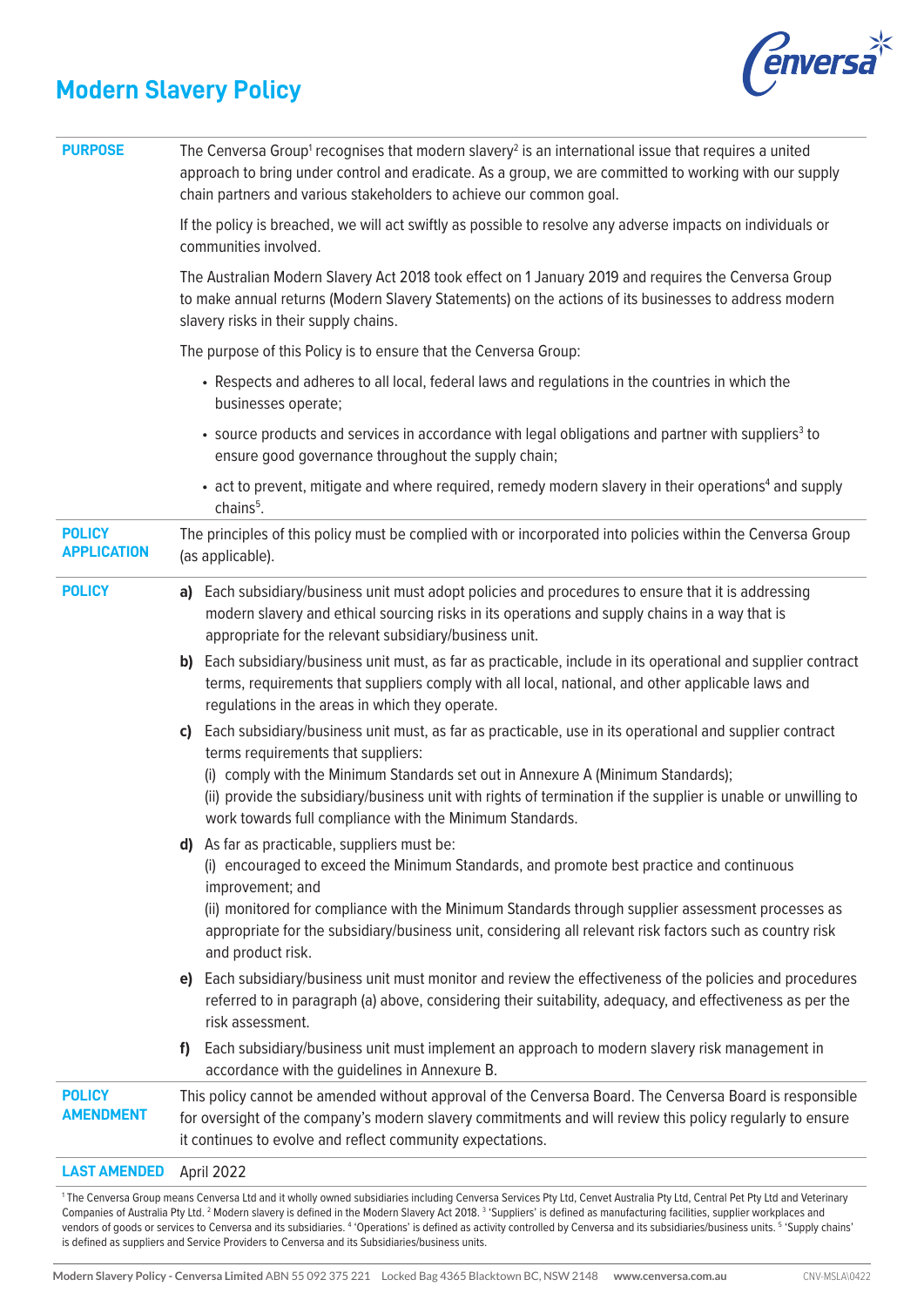

## **Annexure A - Minimum standards expected of suppliers**

| <b>Minimum Standards</b>                                 |                                                                                                                                                                                                                                                                                                                                                                                                                                                                                                                                                                                                         |
|----------------------------------------------------------|---------------------------------------------------------------------------------------------------------------------------------------------------------------------------------------------------------------------------------------------------------------------------------------------------------------------------------------------------------------------------------------------------------------------------------------------------------------------------------------------------------------------------------------------------------------------------------------------------------|
| No forced or<br><b>bonded labour</b>                     | Employment shall be freely chosen. Suppliers shall:<br>not use any type of forced labour (any work or service extracted from any person under the menace<br>a)<br>of any penalty, which work has not been freely chosen by the person), bonded labour (work which is<br>not for compensation received by the worker, but to repay a debt, which is often incurred by another                                                                                                                                                                                                                            |
|                                                          | person offering the worker's labour in exchange) or indentured labour (in which an employer forbids<br>workers from leaving employment at the worker's discretion);<br>b) respect the freedom of movement of their workers and not restrict their movement by controlling<br>identity papers, holding money deposits, or taking any other action to prevent workers from<br>terminating their employment; and                                                                                                                                                                                           |
|                                                          | ensure that workers are free to leave their employer after reasonable notice.<br>C)                                                                                                                                                                                                                                                                                                                                                                                                                                                                                                                     |
| No child labour <sup>6</sup>                             | Suppliers shall comply with the minimum legal working age in the country in question or in the absence of<br>such law, by the International Labour Organisation (ILO) Convention 138. Suppliers must be able to verify<br>the age of all employees to ensure compliance. Suppliers must accept the principles of remediation7 of<br>child and under age workers, and where such labour is discovered suppliers must establish and implement<br>appropriate remediation for such workers and introduce effective systems to prevent the use of child labour<br>in the future.                            |
| Wages,<br>benefits, and<br>transparent<br>record keeping | Suppliers must comply at a minimum with all laws regulating local wages, overtime compensation and<br>legally mandated benefits. Record keeping must be accurate and transparent. Workers must be provided<br>with written and understandable information about their employment conditions before they enter<br>employment and about their wages for each pay period. Deductions from wages for disciplinary measures<br>or any deductions from wages not provided for by law shall not occur without the express<br>permission of the worker concerned. All disciplinary measures should be recorded. |
| <b>Working hours</b>                                     | Working hours must comply with applicable local laws. Workers should not be required to work more than<br>the maximum hours per week as stipulated by local laws or in the absence of such law by the applicable ILO<br>convention. Overtime shall be agreed, shall not be excessive, shall not be requested on a regular basis and<br>shall be compensated as prescribed by applicable local laws.                                                                                                                                                                                                     |
| <b>No</b><br>discrimination                              | All conditions of employment must be based on an individual's ability to do the job, not on the basis of<br>personal characteristics, such as gender, ethnic origin, religion, age, disability, personal beliefs, marital<br>status, sexual orientation, union membership or political affiliation. Suppliers must ensure that they provide<br>an environment where their employees can work without distress or interference caused by harassment,<br>discrimination, or any other inappropriate workplace behaviour.                                                                                  |
| <b>No harassment</b><br>or abuse                         | Workers shall be treated with dignity and respect. Suppliers will provide a workplace free from harassment,<br>including physical, sexual, verbal, or visual behaviour that creates an offensive, hostile, or intimidating<br>environment.                                                                                                                                                                                                                                                                                                                                                              |
|                                                          |                                                                                                                                                                                                                                                                                                                                                                                                                                                                                                                                                                                                         |

 $^{\rm 6}$  'Child labour' is defined as any work by a child or young person, which does not comply with the provisions of the relevant ILO standards, and any work that is likely to interfere with that person's education, or to be harmful to that person's health or mental, spiritual, moral or social development. 'Child (or Children)' is defined as a person under the age of 15, or below the age at which school attendance is not compulsory under local law, whichever is older. 'Young Person' is defined as a person under the age of 18 but not classified as a child. 7 Principles of remediation is defined as a program enabling children and under age workers to return to quality education and establish and implement effective systems to prevent the use of child labour in the future.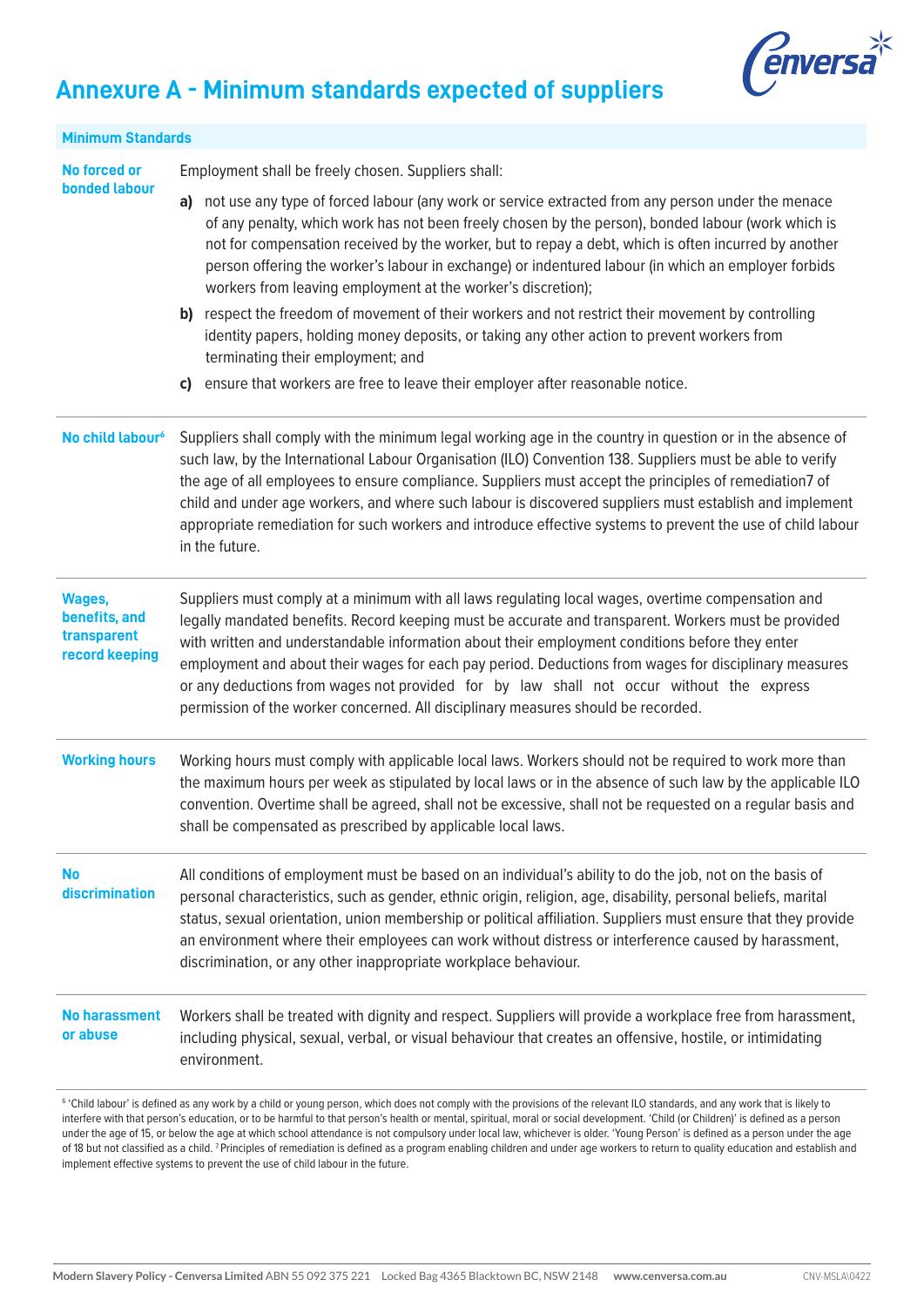

| <b>Freedom of</b><br>association,<br>grievance<br>mechanisms<br>and recourse | Suppliers shall respect the rights of workers to lawfully associate or not to associate with groups of their<br>choosing, if such groups are legal in the country of operation. Workers should have the right to join or form<br>trade unions of their choosing. Suppliers should not interfere with, obstruct, or prevent legitimate related<br>activities, such as collective bargaining. Workers can select worker representatives. Representatives should<br>not be discriminated against and should have regular access to company management or appropriate<br>process to address grievances and other issues.<br>Suppliers must have a policy in place for workers to approach management on issues of concern, on their<br>own or through worker representatives, confidentially. |
|------------------------------------------------------------------------------|-------------------------------------------------------------------------------------------------------------------------------------------------------------------------------------------------------------------------------------------------------------------------------------------------------------------------------------------------------------------------------------------------------------------------------------------------------------------------------------------------------------------------------------------------------------------------------------------------------------------------------------------------------------------------------------------------------------------------------------------------------------------------------------------|
| <b>Working</b>                                                               | Suppliers shall provide a safe and hygienic working environment that is without risk to health, taking into                                                                                                                                                                                                                                                                                                                                                                                                                                                                                                                                                                                                                                                                               |
| <b>conditions</b>                                                            | consideration knowledge of the relevant industry and any specific hazards. Workers shall receive adequate<br>and regular training to perform their jobs in a safe manner. Personal protective equipment and machinery<br>safeguards shall be supplied, and workers trained in their use. Where suppliers provide accommodation it<br>shall be clean, safe, and meet the basic needs of workers. Workers will have access to clean toilet facilities,<br>clean drinking water and, where appropriate, sanitary facilities for food storage and preparation. Workers<br>have the right to refuse work that is unsafe.                                                                                                                                                                       |
| <b>No bribery</b>                                                            | Bribes, favors, benefits or other similar unlawful or improper payments, in cash or in kind, are strictly<br>prohibited, whether given to obtain business or otherwise. Suppliers shall keep accurate records of all<br>payments made and received in cash or in kind, for audit purposes.                                                                                                                                                                                                                                                                                                                                                                                                                                                                                                |
| <b>Sub-contracting</b>                                                       | Where sub-contracting is permitted, suppliers must have adequate processes in place for properly<br>managing sub-contracting to ensure that sub- contractors operate in accordance with this and any<br>applicable divisional/business unit policy, and is undertaken strictly in accordance with the contract.                                                                                                                                                                                                                                                                                                                                                                                                                                                                           |
| <b>Environmental</b><br>compliance                                           | Suppliers shall comply with relevant local and national environmental protection laws and will as far as<br>practicable comply with international environmental protection standards.                                                                                                                                                                                                                                                                                                                                                                                                                                                                                                                                                                                                     |
| <b>Animal welfare</b>                                                        | Suppliers must ensure animals are treated humanely and with respect.                                                                                                                                                                                                                                                                                                                                                                                                                                                                                                                                                                                                                                                                                                                      |
| <b>Migrant workers</b>                                                       | Migrant workers shall have the same entitlements as local workers as stipulated by local law. Any<br>commissions and other fees in connection with employment of migrant workers must be covered by the<br>employer. The employer must not require the worker to surrender identification documents. Workers<br>employed through a third-party agent or contractors are the responsibility of the suppliers and are thus<br>covered by these Minimum Standards.                                                                                                                                                                                                                                                                                                                           |
| <b>Hiring and</b><br>regular<br>employment                                   | Suppliers must provide each worker with a clear, understandable labour contract containing all legally<br>required employment terms, entitlements, and conditions. In addition, where possible, suppliers<br>should work towards providing permanent employment for workers and avoid labour-only contracting<br>arrangements, consecutive short-term contracts, excessive piece-work or false apprenticeship schemes to<br>avoid obligations of regular employment to workers.                                                                                                                                                                                                                                                                                                           |